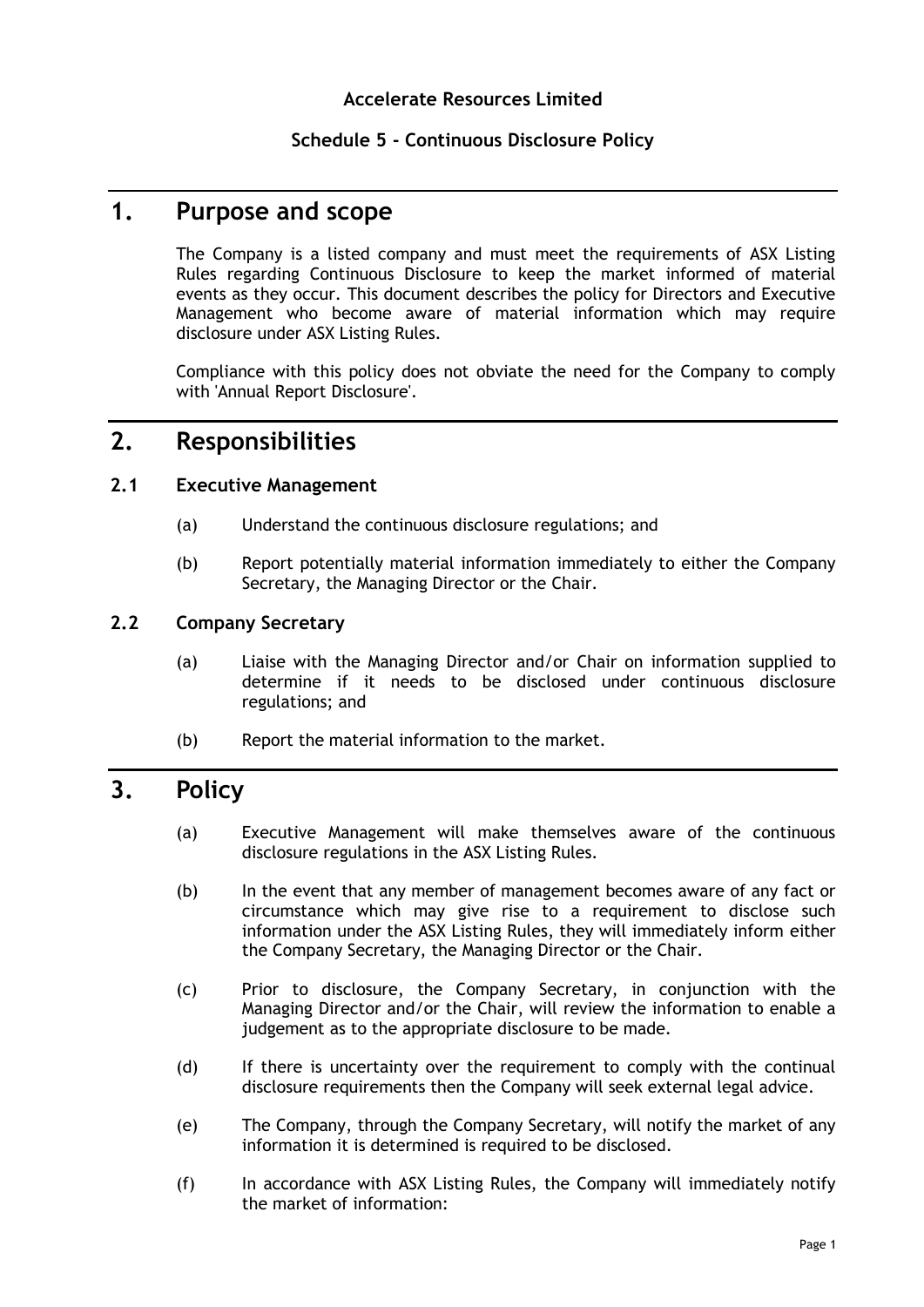- (i) concerning the Company that a reasonable person would expect to have a material effect on the price or value of the Company's securities; and
- (ii) that would, or would be likely to, influence persons who commonly invest in securities in deciding whether to acquire or dispose of the Company's securities.
- (g) The Board must receive a copy of all material ASX announcements promptly after they have been made.

The only exception to this is where the ASX Listing Rules do not require such information to be disclosed.

#### **3.2 Internal notification and decision-making concerning the disclosure obligation**

The Board has designated the Company Secretary as the person responsible for overseeing and coordinating disclosure of information to the market as well as communicating with the relevant authorities. The Company Secretary will be responsible for ensuring that Company announcements are made in a timely manner, and will establish a vetting procedure to ensure that the announcements are factual and do not omit any material information.

The Company Secretary will also ensure that Company announcements are expressed in a clear and objective manner that allows investors to assess the impact of the information when making investment decisions.

To assist the Company Secretary fulfil the Company's disclosure requirements, executive staff are responsible for immediately communicating to the Company Secretary any possible continuous disclosure matter concerning the operations of the Company. Executive staff are responsible for ensuring that the information is provided to the Company Secretary as soon as they become aware of it and that it is factual and does not omit any material information. Executive staff will promptly respond to requests from the Company Secretary for further information concerning the possible continuous disclosure matter.

The Company Secretary, after consultation with the Chair and Managing Director/CEO, determines whether information should be disclosed to the market.

The Company Secretary, after consultation with the Chair and Managing Director/CEO, determines whether information should be disclosed to the market.

Before an announcement is released to ASX, the Company must ensure:

- 1. the Managing Director/CEO has completed its drafting process; and
- 2. the announcement has been circulated to the Board and Company Secretary for review; and
- 3. the Board has authorised the release of the announcement in writing.

#### **3.3 Promoting and monitoring compliance**

The Company has a Continuous Disclosure Committee, comprising the following:

(a) Company Secretary;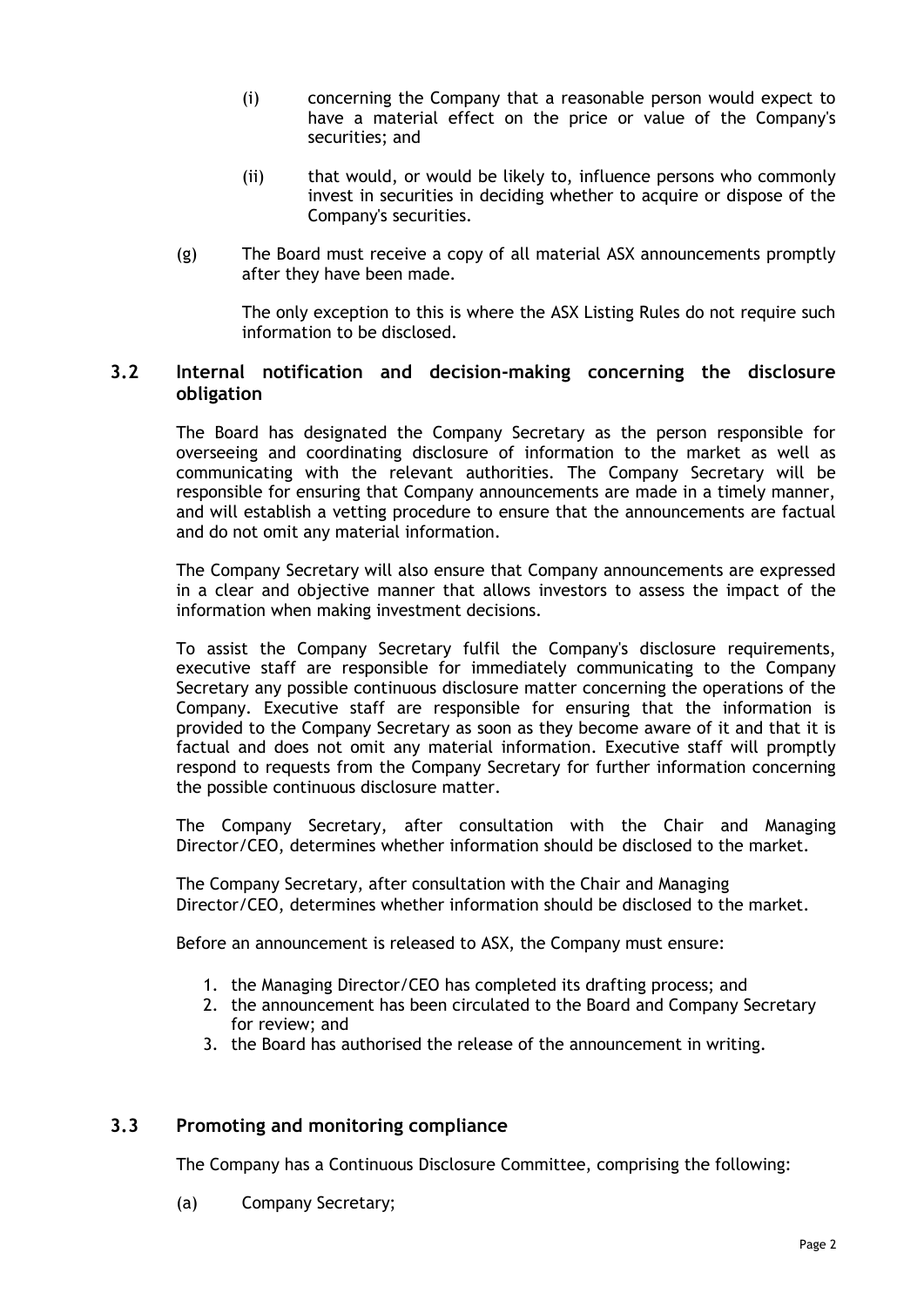- (b) Chair or if unavailable, the Chair of the Audit and Risk Committee; and
- (c) Managing Director/CEO;

The purpose of the Continuous Disclosure Committee is to promote and monitor compliance with the Company's continuous disclosure obligations and to ensure that all employees are aware of this policy. In addition, the Continuous Disclosure Committee is responsible for ensuring that all staff are aware of the type of information that needs to be communicated and their obligation to communicate to the [Company Secretary] any possible continuous disclosure matter.

A meeting of the Committee may be convened from time to time to consider particular continuous disclosure issues.

On a daily basis, the Company Secretary is charged with monitoring compliance with this policy. As part of that monitoring, all major announcements to the market will be reviewed for compliance with this policy. All public announcements will also be audited for compliance. These compliance reviews will be reported to the Continuous Disclosure Committee as part of their regular review of compliance. Any possible non-compliance will be reported to the Board at its next meeting. The Company Secretary must notify both the Chair and the Managing Director/CEO at the earliest opportunity if they believe that a false market in the Company's securities either exists or has the possibility to exist.

#### **3.4 Measures for seeking to avoid the emergence of a false market in the Company's securities**

The Company recognises that a false market in the Company's securities may result if the Company provides incomplete information to the market or if the Company fails to respond to market and media speculation that may, or may be likely to, have an impact on the price of the Company's securities.

While the Company does not, in general, respond to market speculation or rumours unless required to do so by law or other relevant bodies, the Company is committed to disclosing as much information as possible, without harming the Company, to a wide audience of investors through media releases of important milestones, including information that may not strictly be required under continuous disclosure requirements. Information given to the market will also be provided to investors through media releases.

Where appropriate, the Company will request a trading halt to prevent trading in the Company's securities by an inefficient and uninformed market until the Company can make an announcement to the market.

## **3.5 Safeguarding confidentiality of corporate information to avoid premature disclosure**

All employees are advised of the confidentiality of Company information. In addition, the Company imposes communication blackout periods for financial information between the end of financial reporting periods and the announcement of results to the market. To protect against inadvertent disclosure of price sensitive information, the Company does not hold meetings or briefings to discuss financial information with individual investors, institutional investors, analysts or media representatives during the communication blackout periods, unless such meetings or briefings are the subject of a specific announcement to the market.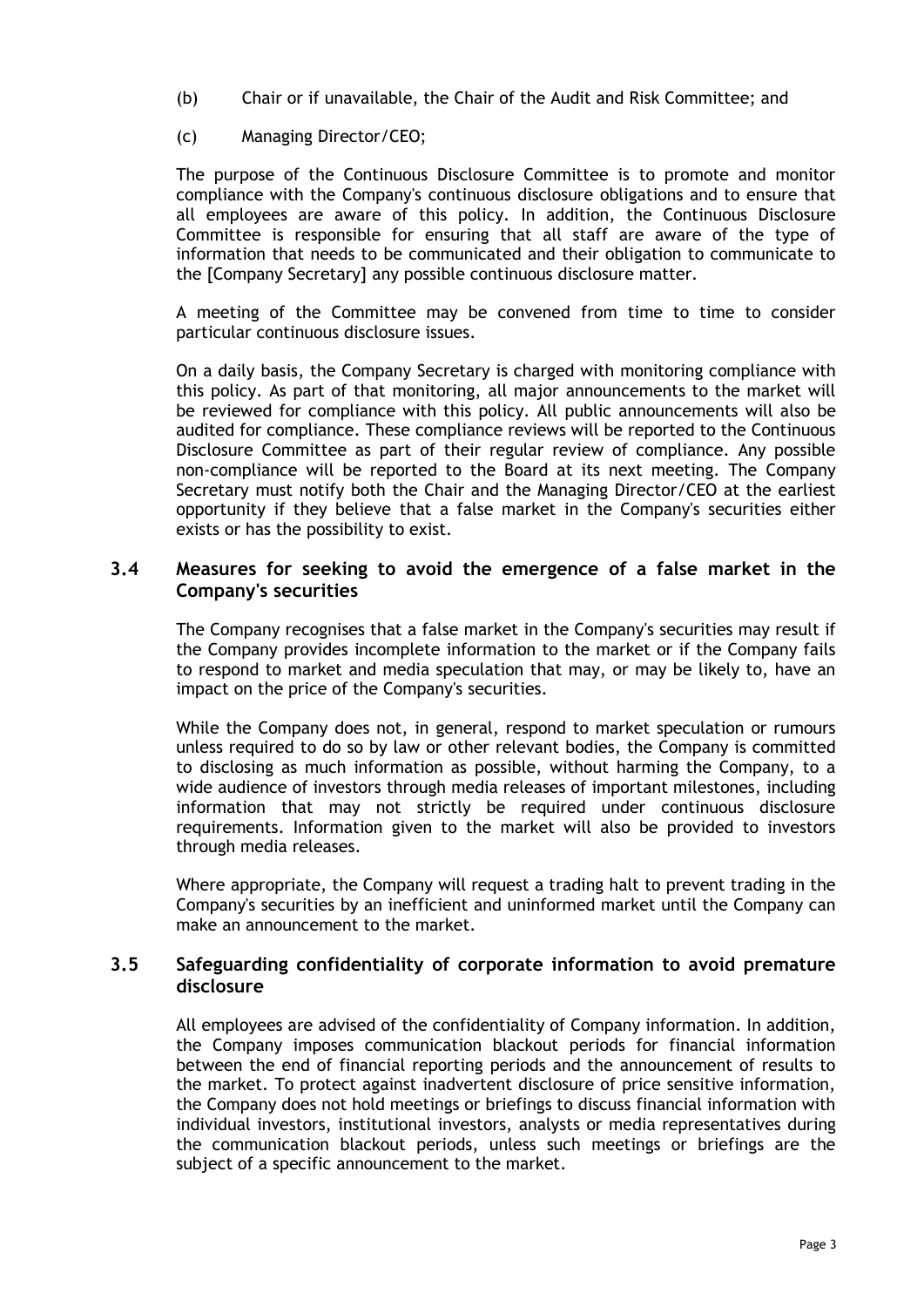### **3.6 Media contact and comment**

The Board has designated the Managing Director/CEO or the Chair (where appropriate) to speak to the press on matters associated with the Company. In speaking to the press, the Managing Director/CEO or the Chair will not comment on price sensitive information that has not already been disclosed to the market, however, they may clarify previously released information. To assist in safeguarding against the inadvertent disclosure of price sensitive information, the Managing Director/CEO or the Chair will be informed of what the Company has previously disclosed to the market on any issue prior to briefing anyone outside the Company.

Subject to the policies of the Board and any committee that the Board may appoint from time to time, the Chair is authorised to comment on:

- (a) annual and half yearly results at the time of the release of the annual or half yearly report;
- (b) resolutions to be put to General Meetings of the Company;
- (c) changes in Directors, any matter related to the composition of the Board or Board processes;
- (d) any speculation concerning Board meetings or the outcomes of Board meetings; and
- (e) other maters specifically related to shareholders.

Subject to the policies of the Board and any committee that the Board may appoint from time to time, the Managing Director/CEO is authorised to comment on:

the Company's future outlook;

- (f) any operational matter;
- (g) media queries concerning operational issues which reflect either positively or negatively on the Company;
- (h) proposed or actual legal actions; and
- (i) queries and general discussion concerning the Company's industry.

There will be times when Directors and employees will be approached by the media for public comment. On such occasions, the Director(s) or employee(s) should comply with the following:

- (a) refer the person to the Managing Director/CEO or the Chair of the Board as appropriate for comment;
- (b) refrain from disclosing any information, documents or other forms of data to the person without the prior consent of the Managing Director/CEO or the Chair of the Board; and
- (c) report the person who contacted the Director/employee, the reason (explicit or inferred) for the contact and a summary of any other relevant information as soon as possible to the Managing Director/CEO or the Chair.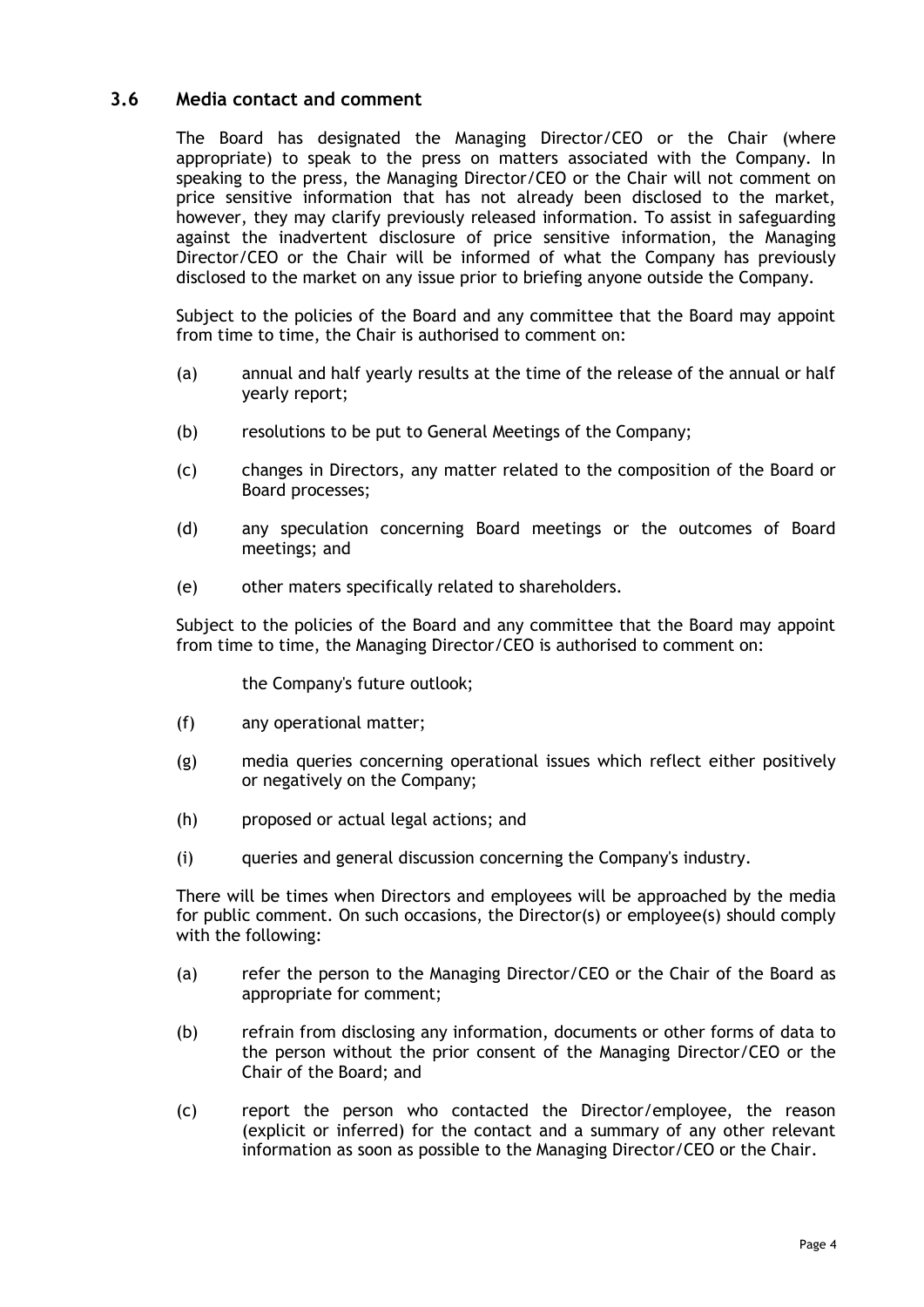#### **3.7 External communications including analyst briefings and responses to shareholder questions**

The Company discloses its financial and operational results to the market each year/half year/quarter as well as informing the market of other events throughout the year as they occur. Quarterly financial reports, media releases and AGM speeches are all lodged with the relevant authority. As all financial information is disclosed, the Company will only comment on factual errors in information and underlying assumptions when commenting on market analysts' financial projections, rather than commenting on the projections themselves.

In addition to the above disclosures, the Company does conduct briefings and discussions with analysts and institutional investors. However, price sensitive information will not be discussed unless that particular information has been formally disclosed to the market via an announcement. Slides and presentations used in briefings will also be released immediately prior to the briefing to the market.

After the conclusion of each briefing or discussion, it will be reviewed to determine whether any price sensitive information has been inadvertently disclosed. If any price sensitive information was disclosed, it will be announced immediately to the market.

Similarly, when answering shareholder questions, price sensitive information will not be discussed unless that particular information has been formally disclosed to the market via an announcement.

Where a question can only be answered by disclosing price sensitive information, the Company will decline to answer it or take it on notice and announce the information to the market prior to responding.

If any new price sensitive information is to be used in briefing media, institutional investors and analysts or in answering shareholder queries, written materials containing such information will be lodged with the relevant authority prior to the briefing commencing. These briefing materials may also include information that may not strictly be required under continuous disclosure requirements.

This policy will form a component of the induction process for all new employees (managers).

The Company is committed to the full and accurate reporting of its financial results. Consequently, when complying with its periodic disclosure requirements, the Company will provide commentary on its financial results. The purpose of the commentary will be to clarify and balance the information in the financial results.

This commentary will be delivered in a manner that is neutral, free from any bias and easy to understand. This may involve the provision of both positive and negative information about the Company that the Company believes is necessary to keep investors fully informed.

The Company respects the rights of its shareholders and to facilitate the effective exercise of those rights the Company is committed to:

- (a) communicating effectively with shareholders;
- (b) giving shareholders ready access to balanced and understandable information about the Company and corporate proposals; and
- (c) making it easy for shareholders to participate in general meetings of the Company.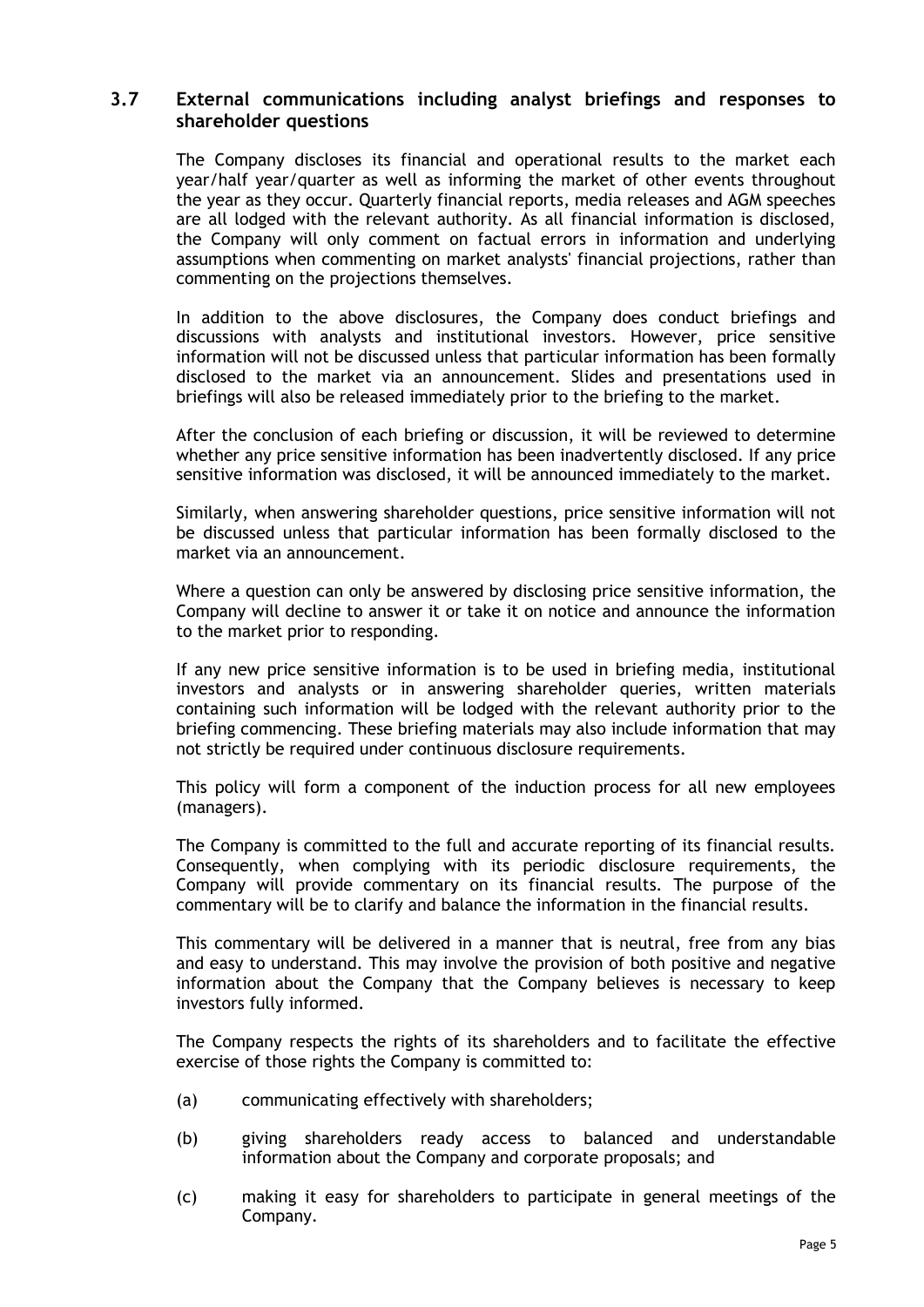## **3.8 Provision of information**

The Company will communicate with shareholders in three main ways:

- (a) through releases to the market;
- (b) through information provided directly to shareholders at general meetings of the Company; and
- (c) market releases.

It is the Company's policy to comply with its continuous and periodic disclosure obligations. In accordance with the Company's continuous disclosure policy, unless exempted by the ASX Listing Rules, the Company will immediately notify the market of information:

- (a) concerning the Company that a reasonable person would expect to have a material effect on the price or value of the Company's securities; and
- (b) that would, or would be likely to, influence persons who commonly invest in securities in deciding whether to acquire or dispose of the Company's securities.

## **3.9 Company website**

The Company provides general information about the Company and its operations, details of the Company's corporate governance policies and procedures and information specifically targeted at keeping the Company's shareholders informed about the Company on its website.

In particular, where appropriate, after confirmation of receipt by the relevant authority, the following will be posted to the website:

- (a) relevant announcements made to the market;
- (b) media releases;
- (c) information provided to analysts or the media during briefings;
- (d) the full text of notices of meeting and explanatory material;
- (e) information related to general meetings, including the Chair's address, speeches and voting results;
- (f) copies of press releases and announcements for the preceding year; and
- (g) copies of annual and half-yearly reports including financial statements for the preceding year.

Where possible, the website will also be used for web-casting or teleconferencing analyst and media briefings as well as general meetings of the Company. Where the Company does web-cast the preceding events, and even where it is not possible to do so, a transcript or summary of the information discussed will be posted to the website.